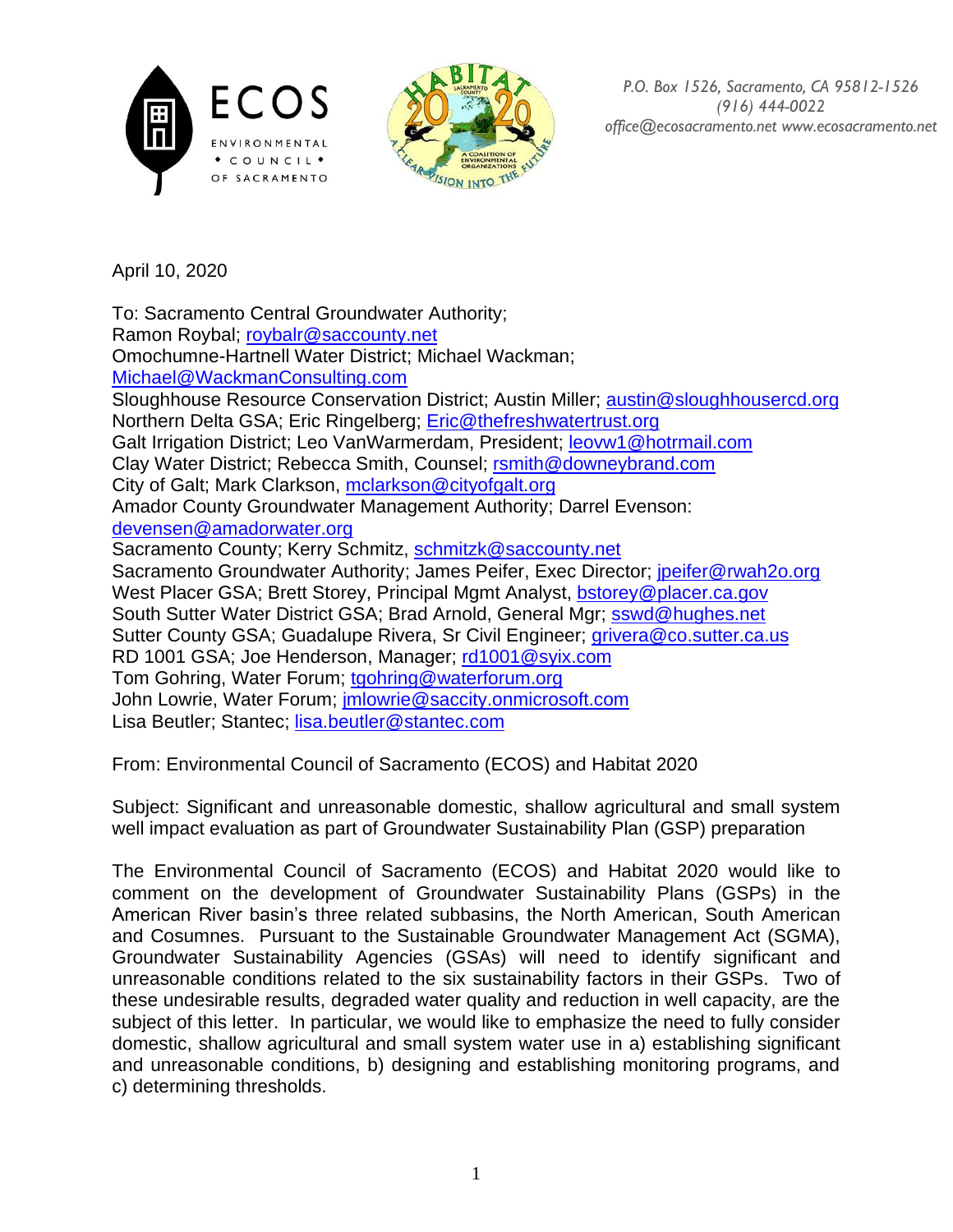In that role, we offer the following comments toward the development process.

- 1. A complete inventory of domestic, small agricultural and small system well location, construction and quality information will be needed for full GSA evaluation and documentation.
- 2. Definition of Undesirable Results needs to specifically address domestic and small system wells.
- 3. Significant and Unreasonable Indicators for water level and water quality will be needed for domestic, small agricultural and small system wells as well as large public systems.
- 4. GSP thresholds need to lead to an effective, workable plan for mitigation of private and small system well impacts, should they occur.

Discussion: Previous planning efforts have focused, logically, on overall water budgets, larger scale groundwater levels and significant remediation efforts. While some domestic, small agricultural and small system well information was collected in earlier compilations, there appears to be incomplete knowledge of well construction and groundwater quality in shallower wells, especially those outside remediation zones. These shallower wells make up a small volume but significant supply source for many individuals in the basin. SCGA alone estimates there may be approximately 5903 domestic wells in the subbasin (Appendix E, Central Sacramento County Groundwater Management Plan, 2006). Construction details of relatively few are included in the previous groundwater management plans of the 3 subbasins (Sacramento Groundwater Authority, Groundwater Management Plan 2014; Central Sacramento County Groundwater Management Plan 2006; South American Subbasin Alternative Submittal Final Draft, 2016).

GSP activities are anticipated to include both groundwater banking and changes in extraction patterns. Changes of this type can influence water levels as well as movement of lower quality groundwater or contaminants. While there are ongoing, well reviewed, remediation efforts at several large facilities, there are also likely to be unknown sources of historic contamination in the basin. New contaminates are also being identified that may need future remediation. Safeguards for domestic, shallow agricultural wells and small system wells need to be part of the GSP efforts.

Shallow well owners and those without significant resources will need to have a process in place to protect their water sources. The Sacramento Central Groundwater Authority (SCGA) attempted to address these in earlier planning efforts with a Well Protection Program which recognized that agricultural and agricultural-residential users have no alternative source of supply if their wells are dewatered. In order not to burden current groundwater users with the costs of deepening or replacing wells caused by new extraction or groundwater management changes, a trust fund was to be established.